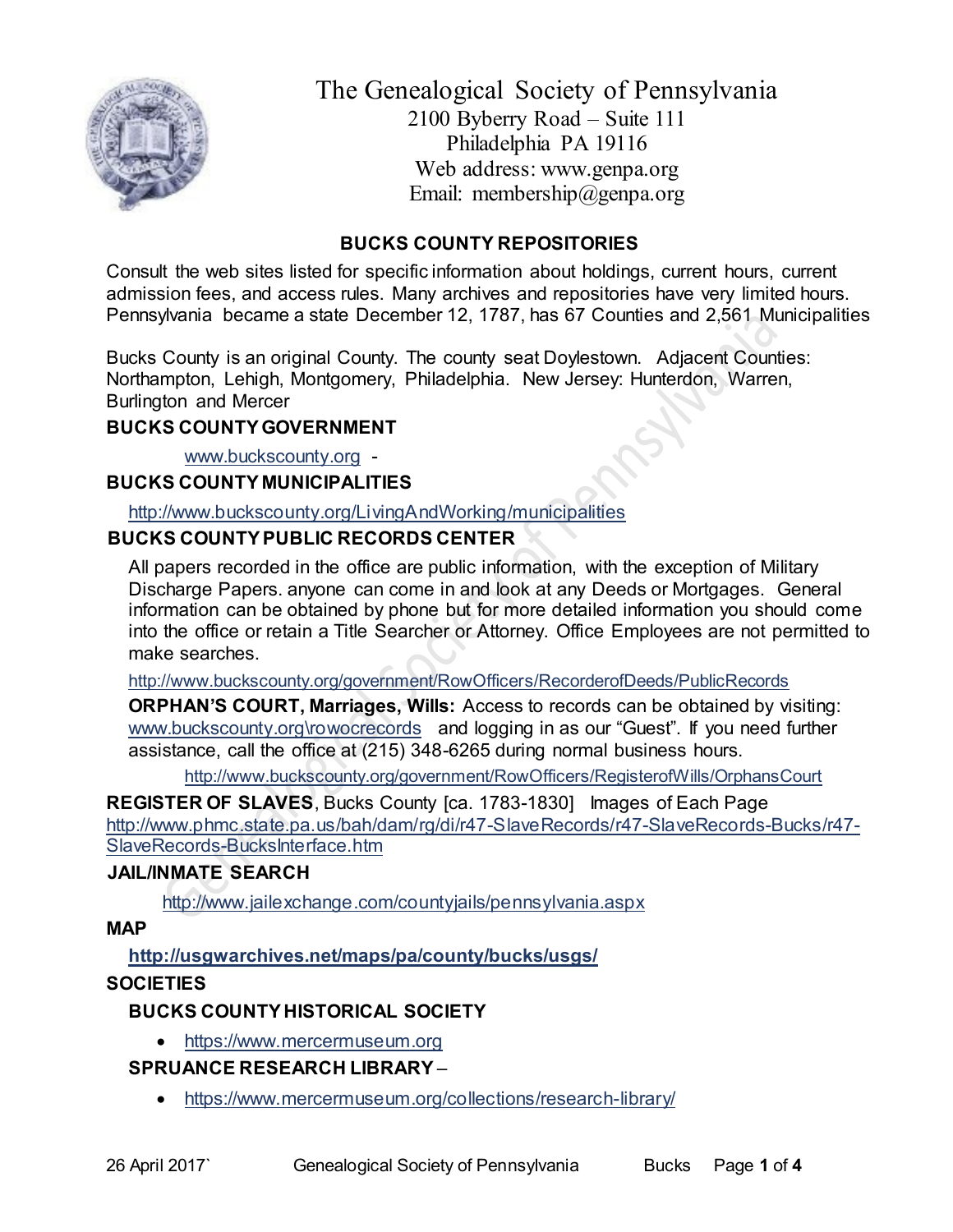## **BUCKS COUNTY GENEALOGICAL SOCIETY**

[www.bucksgen.org](http://www.bucksgen.org/)

## **LOWER BUCKS COUNTY GENEALOGY CLUB**

http://lbgc19047.webs.com/

### **BUCKS COUNTY LIBRARIES**

• Bensalem ~ Doylestown ~ Langhorne ~ Levittown ~ Perkasie ~ Quakertown ~ Yardley-Makefield  $\sim$  Fallsington Library  $\sim$  Free Library of New Hope & Solebury  $\sim$ Free Library Of Northampton Township  $\sim$  Margaret r. Grundy Memorial Library  $\sim$ Morrisville Free Library  $\sim$  Pipersville Free Library  $\sim$  Riegelsville Public Library  $\sim$ Southampton Free Library  $\sim$  Township Library Of Lower Southampton  $\sim$  Village Library Of Wrightstown  $\sim$  Warminster Township Free Library  $\sim$ 

## **RESOURCES**

- **Genealogical Society of Pennsylvania GSP** [http://GenPA.org](http://genpa.org/) **GSP Research** <https://genpa.org/research/>
- [PAGenWeb](http://pagenweb.org/~bucks/) Bucks County USGW Archives:<http://usgwarchives.net/pa/bucksp/vitals.htm>
- **Obituaries**
	- **LDS** <http://ldsgenealogy.com/PA> <http://www.newspaperobituaries.net/pennsylvania/bucks-county/index.html>
- **County Newspapers** 
	- o <http://www.usnpl.com/panews.php>
	- $\circ$  [Bucks County](http://www.bing.com/search?q=Bucks+County+Herald+Newspaper&FORM=R5FD) Herald Newspaper  $\sim$  [Bucks County PA Newspaper](http://www.bing.com/search?q=Bucks+County+PA+Newspaper+Obituaries&FORM=R5FD1) Obituaries  $\sim$ Doylestown [PA Newspaper](http://www.bing.com/search?q=Doylestown+PA+Newspaper&FORM=R5FD2) ~ Bucks County [Gazette Archives](http://www.bing.com/search?q=Bucks+County+Gazette+Archives&FORM=R5FD3) ~ [Bucks County](http://www.bing.com/search?q=Bucks+County+Herald+Archives&FORM=R5FD4) Herald [Archives](http://www.bing.com/search?q=Bucks+County+Herald+Archives&FORM=R5FD4)  $\sim$  [Newtown Gazette](http://www.bing.com/search?q=Newtown+Gazette+Newspaper&FORM=R5FD5) Newspaper  $\sim$  Bucks County [Herald Obituaries](http://www.bing.com/search?q=Bucks+County+Herald+Obituaries&FORM=R5FD6)  $\sim$  Bucks County [Courier Times Obituaries](http://www.bing.com/search?q=Bucks+County+Courier+Times+Obituaries&FORM=R5FD7)  $\sim$  The Intelligencer [Newspaper Doylestown PA](http://www.bing.com/search?q=The+Intelligencer+Newspaper+Doylestown+PA&FORM=R5FD7)  $\sim$
- **Random Acts of Kindness** <https://www.raogk.org/>
- **Family Search LDS:**<https://familysearch.org/>Free site but does require a login Collection List <https://familysearch.org/search/collection/list> https://familysearch.org/wiki/en/Bucks County, Pennsylvania Genealogy
- **Collections at the Historical Society of Pennsylvania HSP -** <http://hsp.org/collections>
	- HSP is membership based and there is a fee 1300 Locust Street, Philadelphia, PA 19107 215-732-6200 ext. 235 or [membership@hsp.org](mailto:membership@hsp.org)
- **RG-47. RECORDS OF THE COUNTY GOVERNMENTS** Guide to African American Resources at the Pennsylvania State Archives <http://www.phmc.state.pa.us/bah/aaGuide/AA-RG-47.html>
- **National Archives of Philadelphia** (**NARA**) [http://www.nara.gov/research\\_rooms/mid\\_atlantic/](http://www.nara.gov/research_rooms/mid_atlantic/) **Records Request Process**

National Archives 14700 Townsend Road Philadelphia, Pennsylvania 19154-1096 Telephone: (215) 305-2044 Fax: (215) 305-2038 E-mail: [philadelphia.archives@nara.gov](mailto:philadelphia.archives@nara.gov)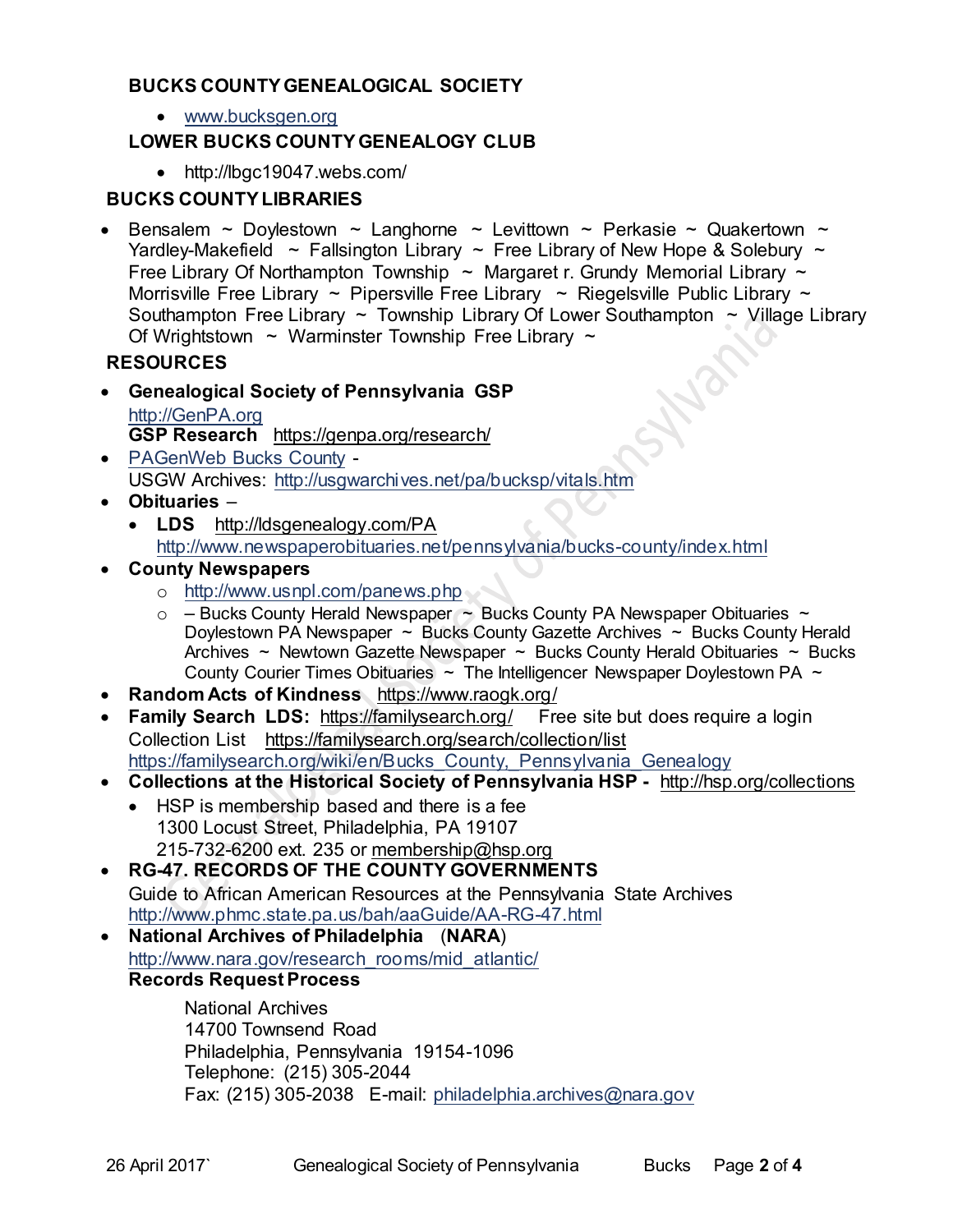### **Naturalizations: NARA**

Pennsylvania: Philadelphia, 1790-1991; Pittsburgh, 1820-1979; Erie, 1940-1972; Scranton, 1901-1990; Wilkes-Barre, 1943-1972; Williamsport, 1909-1913; and Harrisburg, 1911-1917

#### **MILITARY**

The National Archives at Philadelphia (**NARA**), through its partners Ancestry.com and Fold3.com, provides access to records relating to the military service of individuals from the American Revolution through World War II. Please note that Official Military Personnel Files from World War I to the present are held by the National Archives at St. Louis. <https://www.archives.gov/st-louis>

World War I and World War II, Fourth Enumeration Draft Cards can also be accessed through our partner sites. In addition, Records of the Selective Service System, 1940- 1969, for individuals from Delaware, Maryland, Pennsylvania, Virginia, and West Virginia are available from the National Archives at St. Louis. Copies of World War I draft cards can be requested from the National Archives at Atlanta [\(Atlanta.archives@nara.gov](mailto:Atlanta.archives@nara.gov) ).

For information on obtaining World War II era and later draft cards, please see <http://www.archives.gov/st-louis/archival-programs/other-records/selective-service.html> <https://www.archives.gov/philadelphia/public/family-history.html#military>

#### **Pennsylvania Military Records Research Guide**

<https://www.raogk.org/pennsylvania-genealogy/pa-military-records/>

#### **Probate – Wills Administrations**

Probate records may include Person's exact death date, Names of the family members, Family relationships, Names of spouses of children, Residences, Adoption or guardianship of minor children or dependents, Worth of the property and land holdings, Evidence of occupation, religion, or military service

**Family Search:** Pennsylvania Probate Records, 1683-1994 <https://familysearch.org/>

This collection includes probate records created in Pennsylvania counties. The records include wills, estate records and indexes.

### **State of Pennsylvania Vital Records**

The **Pennsylvania State Archives** collects, preserves and makes available for study the permanently-valuable public records of the Commonwealth, with particular attention given to the records of state government.

Mailing address: 350 North Street Harrisburg, PA 17120 Email: Email PA State Archives Phone: (717) 783-3281

GPS address: 801 North 3rd Street Harrisburg, PA 17102 Coordinates: 40.266080, - 76.886053

### **BIRTH CERTIFICATES**, 1906-1910

The Division of Vital Records (DVR) maintains birth records that occurred in Pennsylvania from 1906 to the present.

For information on public records (births occurring from 1906 to 1910), click on Pennsylvania State Archives <http://www.phmc.pa.gov/archives/Pages/default.aspx>or our Genealogy page.

<http://www.health.pa.gov/MyRecords/Certificates/Genealogy/Pages/14125.aspx#.WNvLKfkrJHY>